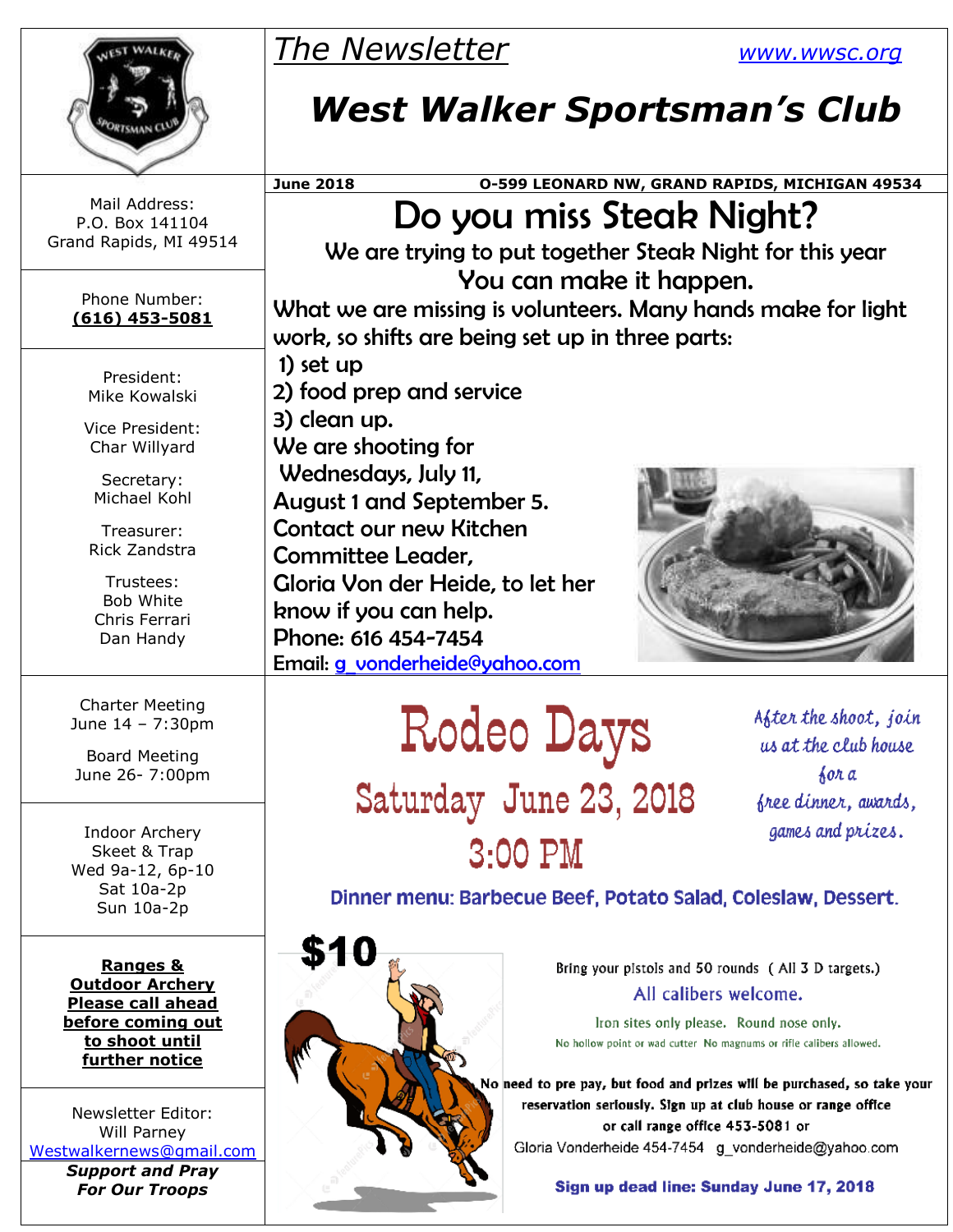## **Still on the Hunt**

We had some new fun at the shoot this month. The stuffed Monkey Targets danced when you hit them, they held up well, but Greg shot the leg off one. It was a good thing he was one of the last shooters. We also managed to not find two of the critters hidden around the club house for our safari, let me know if you manage to find them.

Our winners this month were 1st: Mitch Farran. 2nd Ike West, 3rd Amy Grime.

My helpers this month: RSO's: Michael Kohl, Fran Handy. Score Keeper: Peter Vander Horn, Dessert provider: Rhonda Vander Horn, clean up: Michael Kohl. I appreciate all the help Thank you!

Next up: June 23: Rodeo Days, July 28 Dog Days of Summer, August 25 22 Caliber Mini Rim Fire Challenge Come join the fun.

Submitted by Gloria Von der Heide

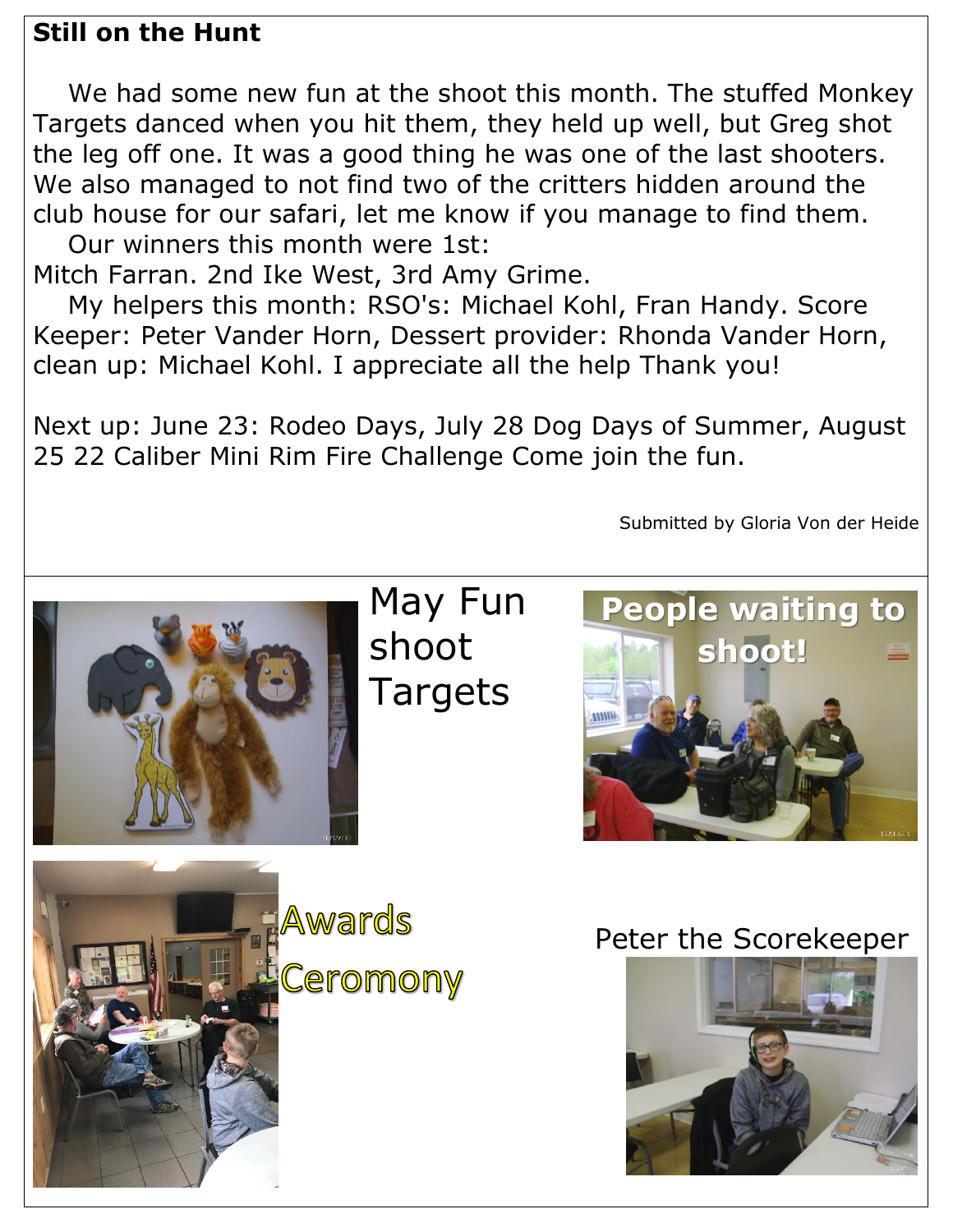| <b>3D Archery</b>                                                                                                                                                                                                                                                                                                                              | <b>Advanced Pistol Carry Class</b><br>June 2 $9:00AM - 5:00PM$<br>WWSC Indoor range<br>\$200 Members & family (each)                                                                                                                                     |  |  |
|------------------------------------------------------------------------------------------------------------------------------------------------------------------------------------------------------------------------------------------------------------------------------------------------------------------------------------------------|----------------------------------------------------------------------------------------------------------------------------------------------------------------------------------------------------------------------------------------------------------|--|--|
| 55                                                                                                                                                                                                                                                                                                                                             | Limited seating, heavy range class, tactical and dynamic<br>target engagement, email for details<br>TommyGunsMI@gmail.com / 616-920-1701<br>www.TommyGunsTraining.com<br>Tom O'Brien - NRA and MCRGO certified instructor<br><i><b>*CPL REQURIED</b></i> |  |  |
| Did You Know that WWSC is a non-profit<br>organization that is run by Charter Members<br>who volunteer their time?<br>We are always looking for good people who<br>are interested in becoming Charter Members<br>to help us keep this club open.<br>If you are interested, please speak with any<br><b>Charter Member for more information</b> | <b>June Range Hours</b><br><u>June 1 - 15</u><br>June 16 - 31<br>Mon - Sat: 9:00am - 7:30pm<br>9am-7:30pm<br>Sundays: 10:00am - 7:30pm<br>10am-7:30pm<br><b>Link for range rules</b>                                                                     |  |  |

| <b>2018 Big Gun Raffle Winners</b> |                                             |      |                       |  |  |
|------------------------------------|---------------------------------------------|------|-----------------------|--|--|
| <b>Jan</b>                         | <b>Ruger Predator 6.5 Cal</b>               | #250 | <b>Bill Tingley</b>   |  |  |
| Feb                                | Ruger SR22 .22LR                            | #59  | <b>Rich Ponstein</b>  |  |  |
| Mar                                | <b>Henry Golden Boy .22LR</b>               | #272 | <b>David Dorr</b>     |  |  |
| Apr                                | Ruger LCR .38 Special +P                    | #117 | <b>Michael Lehman</b> |  |  |
| May                                | <b>Remington V3 12g Semi-Auto</b>           | #64  | <b>Mike Jeffery</b>   |  |  |
| Jun                                | <b>Glock 43 9mm Special Edition</b>         |      |                       |  |  |
| Jul                                | <b>Browning AB3 7mm pkg w/Nikon Scope</b>   |      |                       |  |  |
| Aug                                | <b>Ruger Mark IV Target SS 22LR</b>         |      |                       |  |  |
| <b>Sep</b>                         | Tikka T3 Stainless 22-250 Cal               |      |                       |  |  |
| <b>Oct</b>                         | Ruger SR1911 SS 9mm                         |      |                       |  |  |
| Nov                                | <b>Springfield Armory Saint AR15 23 Cal</b> |      |                       |  |  |
| <b>Dec</b>                         | FNH FNX 45 Tactical 45ACP                   |      |                       |  |  |

**West Walker Sportsman Club is looking for range monitors**

**to check memberships on the rifle & pistol ranges in 4-6 hour shifts.** 

**No experience necessary, we will train you.** 

**If you are retired or have free time during the daylight hours**

**and share an interest in promoting a safe shooting environment,**

## **Please contact Don Mize at imdmize@yahoo.com.**

**Monitors will receive free annual membership renewal for working 100 hours. These are voluntary positions. Range monitors that work 2 full shifts a month will be able to use the indoor pistol range NO GUESTS**